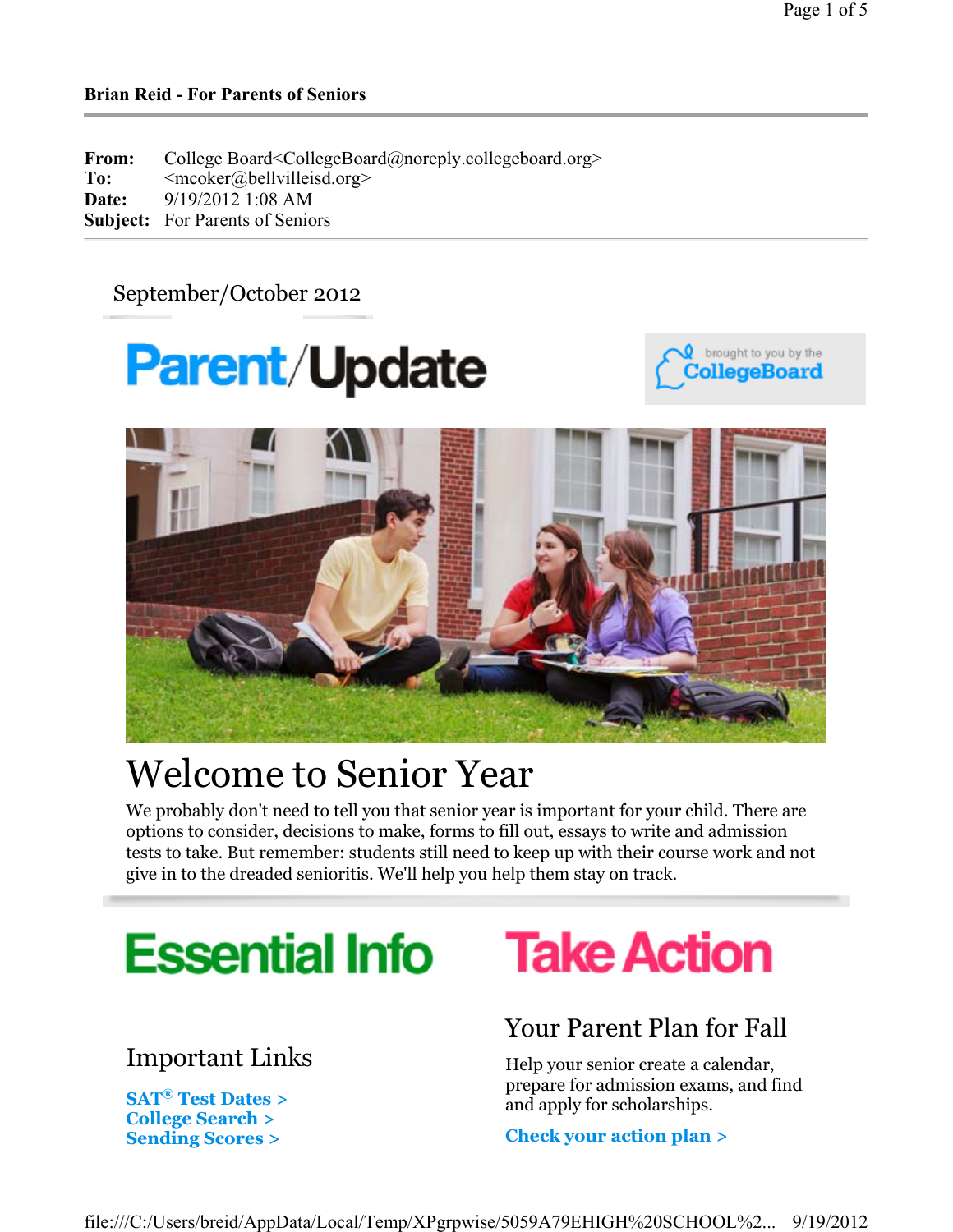## **Padres en Español >**

# **SAT®**



## Keeping Test Day Fair

This school year, there are several new security measures for the SAT and SAT Subject Tests™. When registering, your child must:

- Provide the name of his or her high school.
- Submit a current, recognizable photo.

Changes to the test center or test type must be made before test day.

Review the complete **Test Security and Fairness policies** before test day so you and your child know what to expect.

# **Financial Aid 411**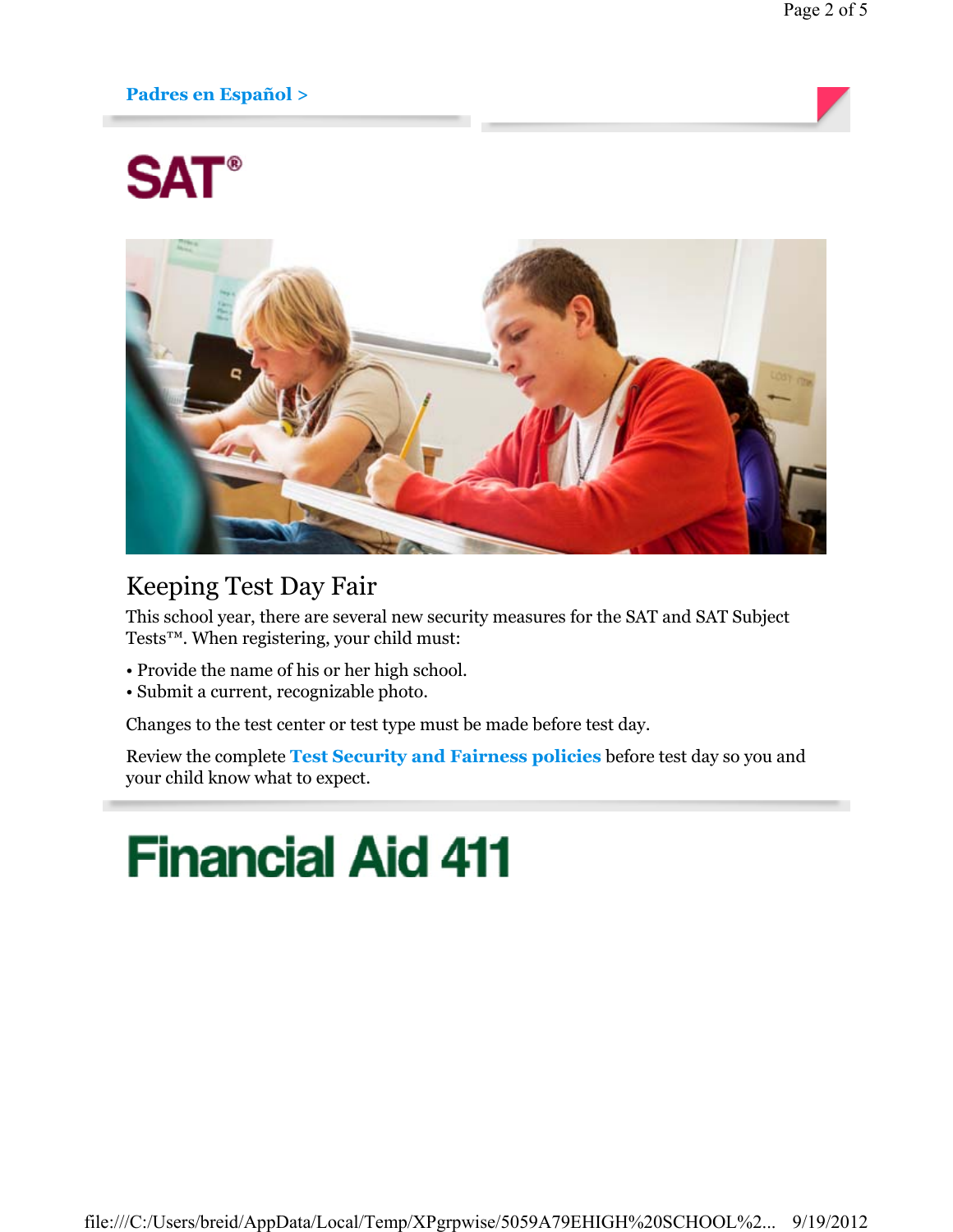

# What Is Financial Aid?

As your child begins senior year, it's important to understand financial aid and how it can help you pay for college. Learning how it works now can help your family in later months.

**Discover seven important things about financial aid >**

# Compare College Costs

You can use the **College Board's Net Price Calculator** to estimate the total cost for your child to attend a specific college or university:

- Get the net price (the full price minus any grants or scholarships
- your child may be eligible for).
- Compare the net price of two or more participating institutions.
- Learn more about colleges and let them know your child is interested.

You may find that some colleges may be more affordable than you thought.

# **College Planning**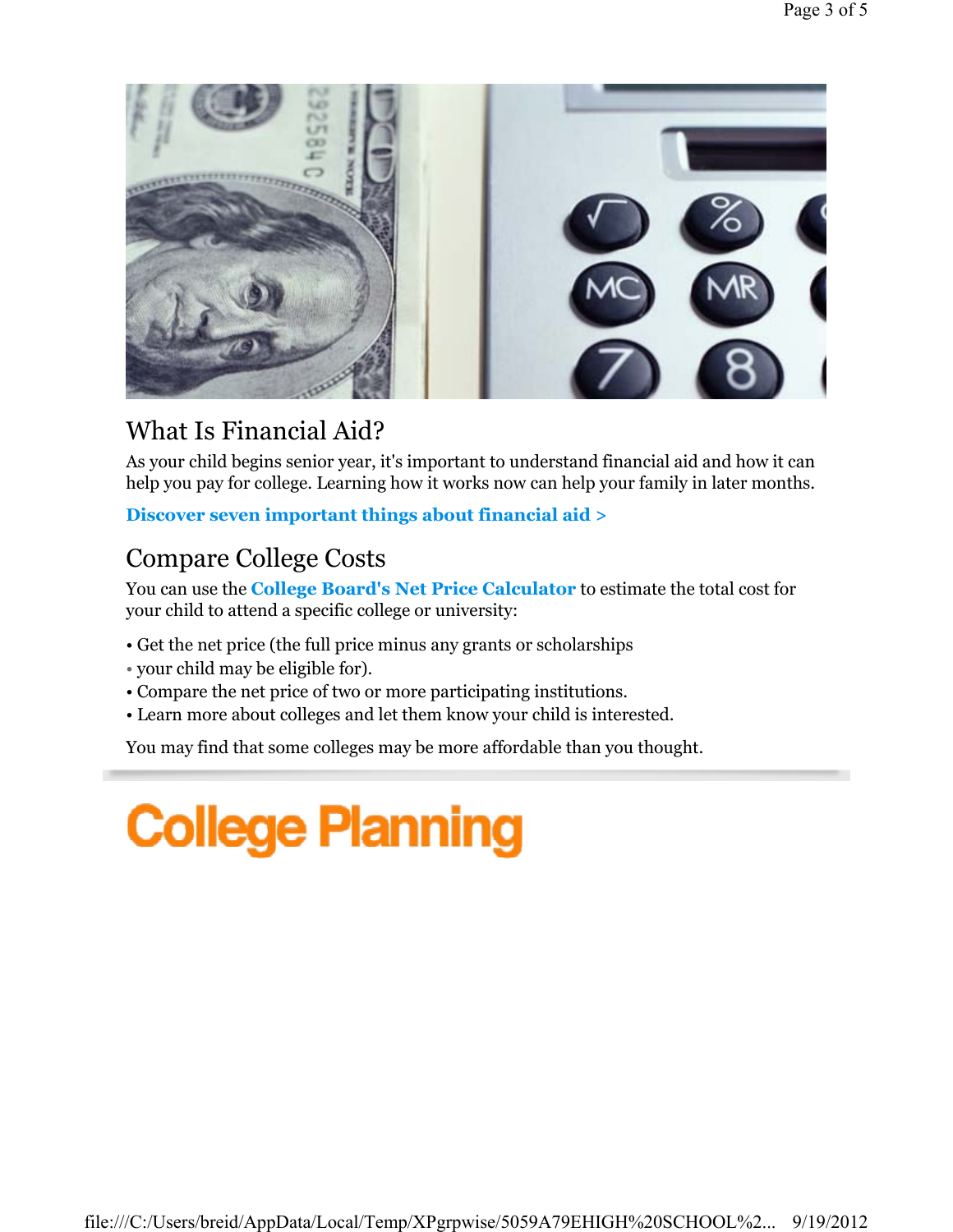

# Applying 101

It's easy for your senior to get stressed out about college admission, but you can help keep things in perspective. Before getting into application details, take a moment to check out the big picture.

**What your child needs to know about college admission >**

## Anatomy of a College Application

It's time to focus on the details of what goes into a college application. Knowing the parts of the application helps you and your child stay on track and meet deadlines.

## **Learn about the parts of an application >**

# **Resources**

## Getting Financial Aid



A must-have book in today's economy, *Getting Financial Aid* is an easy, step-by-step guide that tells you why, when and how to apply for financial aid.

**Buy now > More college planning books >**

## College Handbook



The *College Handbook* is the only guide on the market that profiles all 3,900 U.S. accredited universities, colleges,

community colleges and technical schools in one volume.

**Buy now > More college planning books >**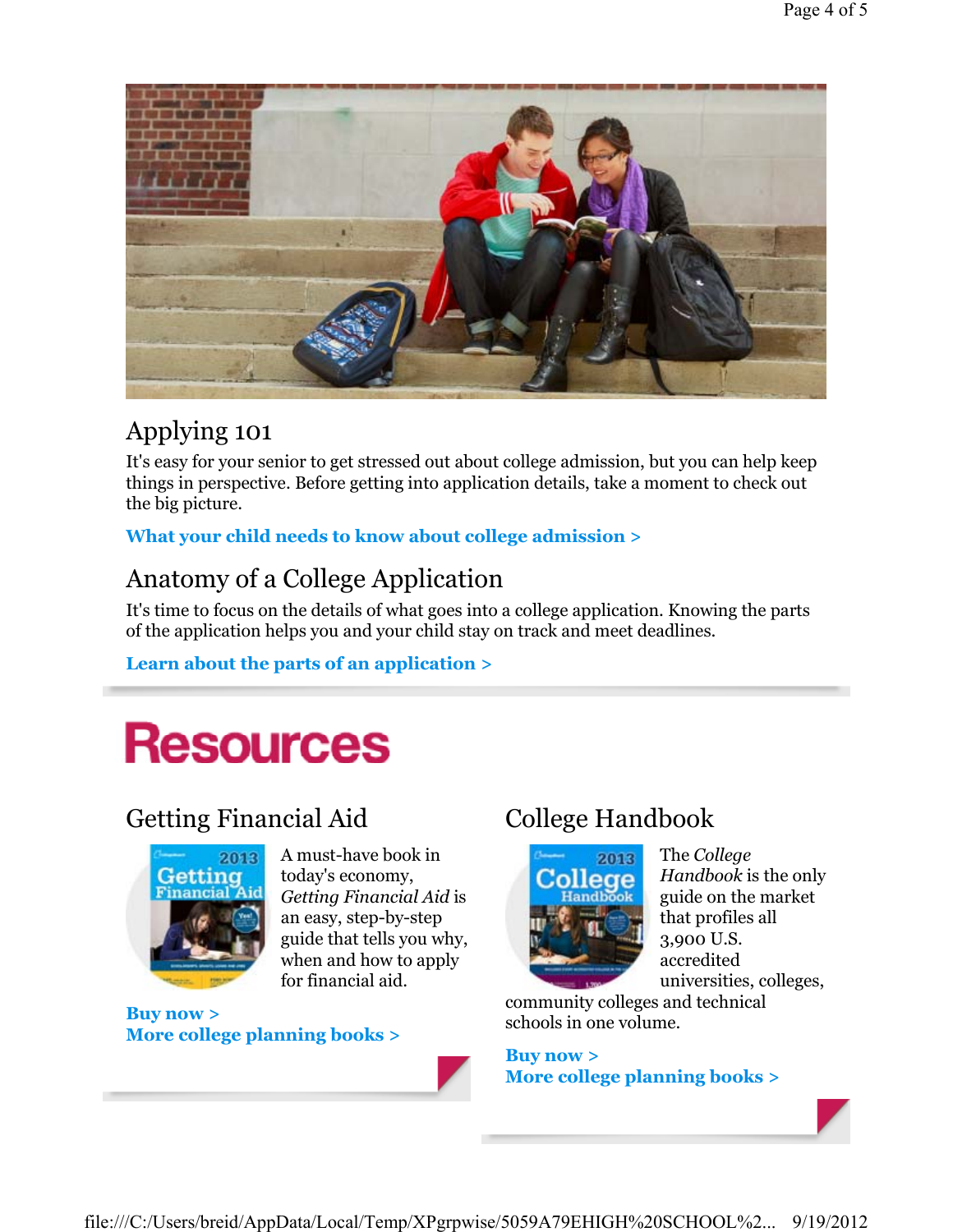Parent/Update

September/October 2012 | Brought to you by the College Board

#### Welcome to Senior Year

We probably don't need to tell you that senior year is important for your child. There are options to consider, decisions to make, forms to fill out, essays to write and admission tests to take. But remember: students still need to keep up with their course work and not give in to the dreaded senioritis. We'll help you help them stay on track.

-----------------------------------------------------------------

### ESSENTIAL INFO

Important Links SAT(R) Test Dates: http://noreply.collegeboard.org/1d2537bf4layfousuajwde3aaaaaaabczz5qap6iv5eyaaaaa

College Search: http://noreply.collegeboard.org/131474fa0layfousuajwde3iaaaaaabczz5qap6iv5eyaaaaa

Sending Scores: http://noreply.collegeboard.org/1cf0a151dlayfousuajwde3qaaaaaabczz5qap6iv5eyaaaaa

Padres en Espanol: http://noreply.collegeboard.org/12c1e2149layfousuajwde3yaaaaaabczz5qap6iv5eyaaaaa

-----------------------------------------------------------------

### TAKE ACTION

Your Parent Plan for Fall Help your senior create a calendar, prepare for admission exams, and find and apply for scholarships.

Check your action plan: http://noreply.collegeboard.org/1528e892dlayfousuajwde4aaaaaaabczz5qap6iv5eyaaaaa

-----------------------------------------------------------------

### SAT

Keeping Test Day Fair This school year, there are several new security measures for the SAT and SAT Subject Tests(TM). When registering, your child must:

\* Provide the name of his or her high school.

\* Submit a current, recognizable photo.

Changes to the test center or test type must be made before test day.

Review the complete Test Security and Fairness policies before test day so you and your child know what to expect. http://noreply.collegeboard.org/1b19abd79layfousuajwde4iaaaaaabczz5qap6iv5eyaaaaa

-----------------------------------------------------------------

### FINANCIAL AID 411

What Is Financial Aid?

As your child begins senior year, it's important to understand financial aid and how it can help you pay for college. Learning how it works now can help your family in later months.

Discover seven important things about financial aid: http://noreply.collegeboard.org/14fd7e7c4layfousuajwde4qaaaaaabczz5qap6iv5eyaaaaa

Compare College Costs You can use the College Board's Net Price Calculator to estimate the total cost for your child to attend a specific college or university:

College Board's Net Price Calculator: http://noreply.collegeboard.org/1acc3d390layfousuajwde4yaaaaaabczz5qap6iv5eyaaaaa

\* Get the net price (the full price minus any grants or scholarships your child may be eligible for).